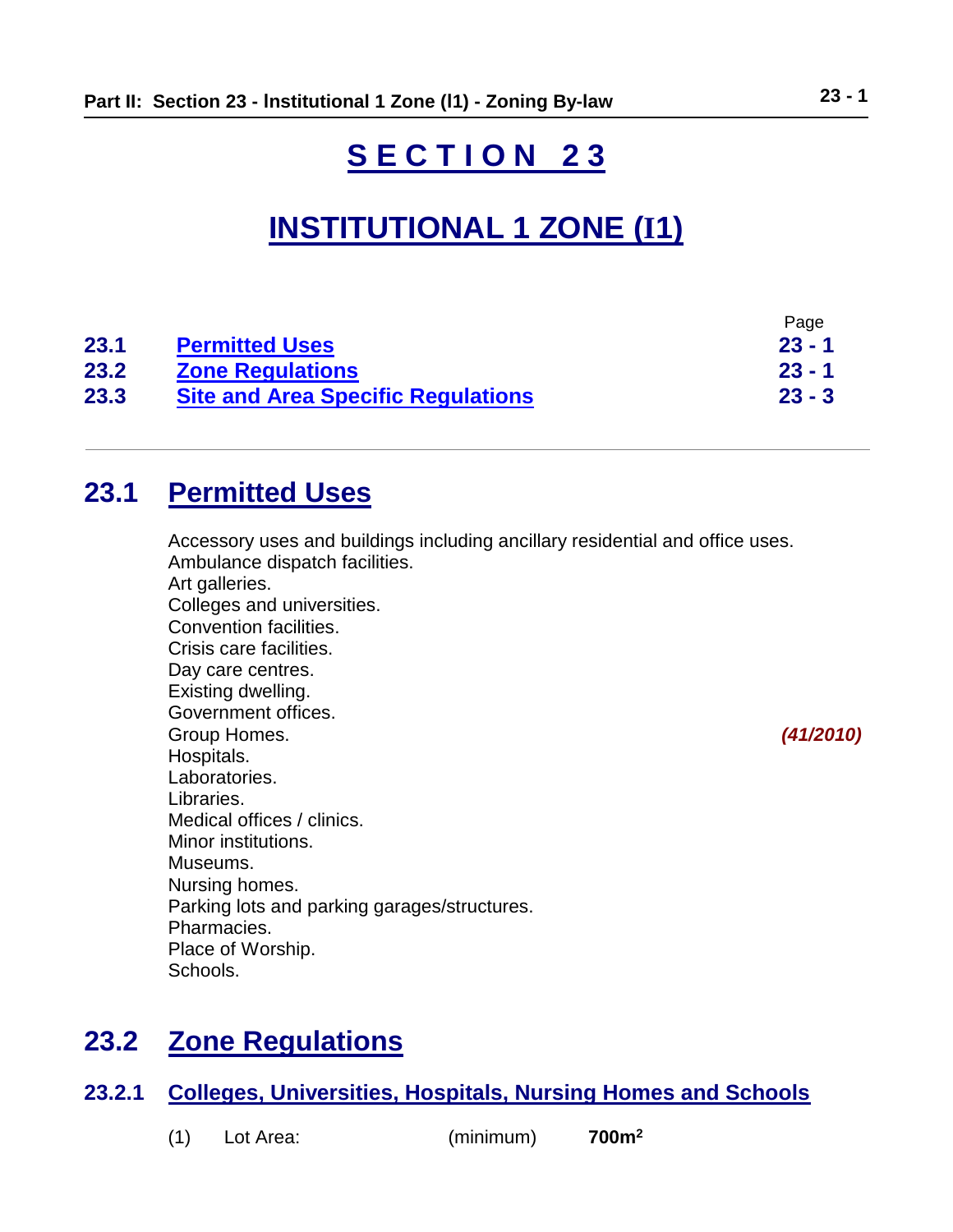| (2) | Lot Frontage:                    | (minimum) | 23m              |
|-----|----------------------------------|-----------|------------------|
| (3) | Front Yard Depth:                | (minimum) | 9m               |
| (4) | Side Yard Widths:                | (minimum) | 6m               |
| (5) | Rear Yard Depth:                 | (minimum) | 7.5 <sub>m</sub> |
| (6) | Lot Coverage:                    | (minimum) | 40%              |
| (7) | Height:                          | (maximum) | 25 <sub>m</sub>  |
| (8) | Landscaped Open Space: (minimum) |           | 25%              |

## **23.2.2 Government Offices, Daycare Centres, Convention Facilities, Museums, Art Galleries, Minor Institutions, Pharmacies, Places of Worship, Medical Offices / Clinics, Ambulance Dispatch Facilities, Crisis Care Facilities, Laboratories and Libraries**

| (1) | Lot Area:                        | (minimum) | 370 <sup>m²</sup> |
|-----|----------------------------------|-----------|-------------------|
| (2) | Lot Frontage:                    | (minimum) | 12m               |
| (3) | Front Yard Depth:                | (minimum) | 6m                |
| (4) | Side Yard Widths:                | (minimum) | 3m                |
| (5) | Rear Yard Depth:                 | (minimum) | 7.5 <sub>m</sub>  |
| (6) | Lot Coverage:                    | (minimum) | 50%               |
| (7) | Height:                          | (maximum) | 12m               |
| (8) | Landscaped Open Space: (minimum) |           | 20%               |

### **23.2.3 Existing Dwellings**

(1) The regulations set out in Section 7.2.1 shall apply.

### **23.2.4 Parking Lots and Parking Garages/Structures**

(1) The regulations set out in Section 14.2.4 shall apply.

### **23.2.5 Group Homes**

(1) The regulations set out in  $Section 3.16$  shall apply.

#### *(41/2010)*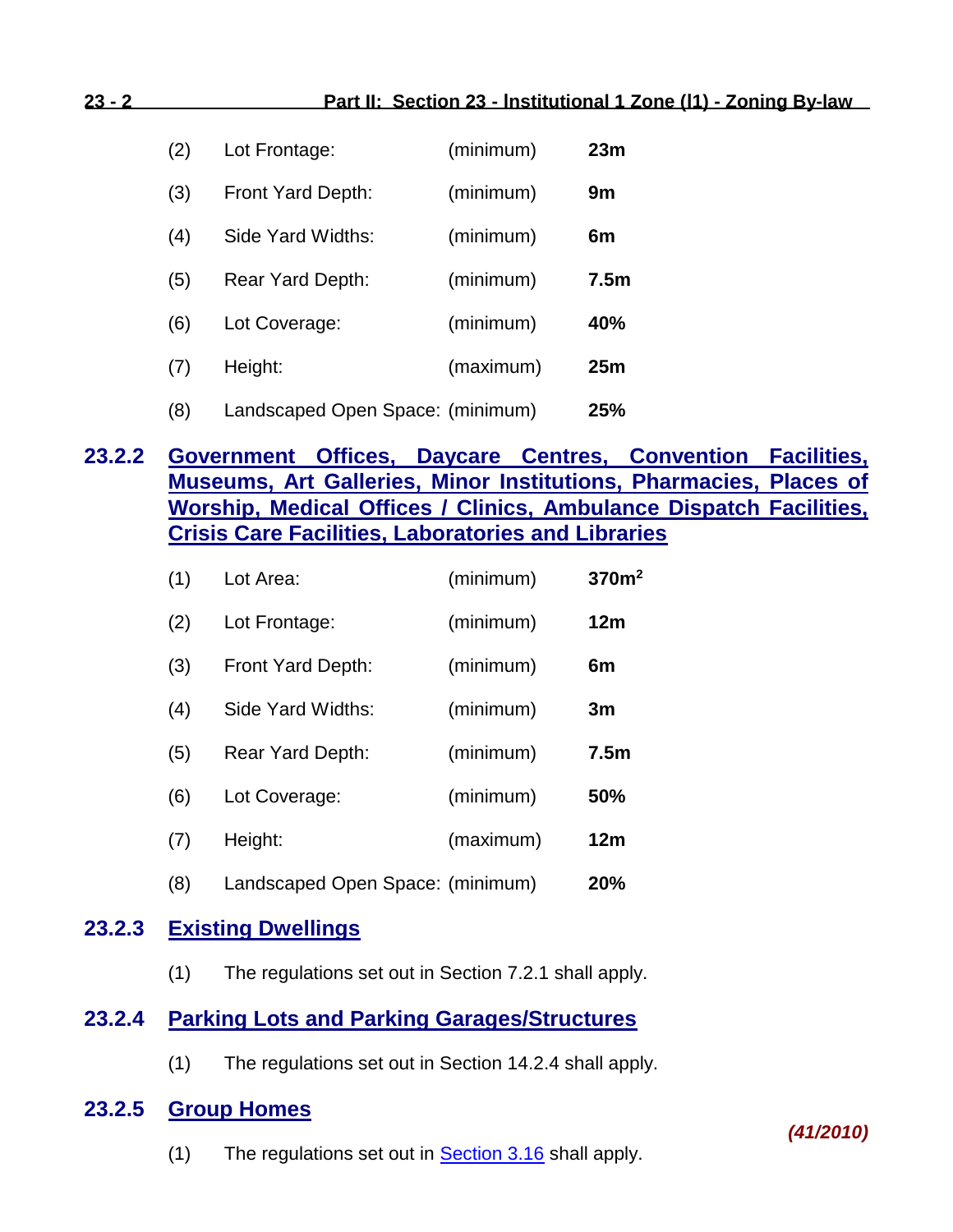## <span id="page-2-0"></span>**23.3 Site and Area Specific Regulations**

**The following site and area specific zones shall be subject to the preceding permitted uses and zone regulations except where those permitted uses and regulations are varied by the provisions of these site and area specific zones**.

|             | Page     |        | Page     |              | Page     |
|-------------|----------|--------|----------|--------------|----------|
| <u>I1-1</u> | $23 - 3$ | $I1-4$ | $23 - 4$ | <u> 11-7</u> | $23 - 6$ |
| <u>I1-2</u> | $23 - 4$ | $I1-5$ | $23 - 5$ | $I1-8$       | $23 - 6$ |
| $I1-3$      | $23 - 4$ | $I1-6$ | $23 - 6$ |              |          |

## <span id="page-2-1"></span>**23.3.1 I1-1** (See Zoning Map Part 49)

#### **23.3.1.1 Permitted Uses**

- (1) Accessory uses and buildings.
- (2) A multiple dwelling designed as a residence for senior citizens and containing not more than **50** dwelling units.
- (3) Place of Worship.

#### **23.3.1.2 Site Zone Regulations**

| (1)<br>(2) | Front Yard Depth:<br>Side Yard Widths: | (minimum)<br>(minimum) | $\sim$         | 30 <sub>m</sub><br><b>30m</b> for Place of Worship on both<br>sides                                              |
|------------|----------------------------------------|------------------------|----------------|------------------------------------------------------------------------------------------------------------------|
|            |                                        |                        | $\blacksquare$ | 3m on one side and 5m on the<br>other side for the multiple dwelling                                             |
| (3)        | Rear Yard Depth:                       | (minimum)              | $\blacksquare$ | 30m for Place of Worship                                                                                         |
|            |                                        |                        |                | <b>15m</b> for multiple dwelling                                                                                 |
| (4)        | Lot Coverage:                          | (maximum)              |                | <b>30%</b> for all buildings                                                                                     |
| (5)        | Height:                                | (maximum)              |                | 13.5m                                                                                                            |
| (6)        | Landscaped Open Space: (minimum)       |                        |                | 30%                                                                                                              |
| (7)        | Parking-Multiple Dwelling: (minimum)   |                        |                | 1.2 spaces per dwelling unit, a<br>minimum of 20% of the spaces<br>be identified as visitors<br>shall<br>parking |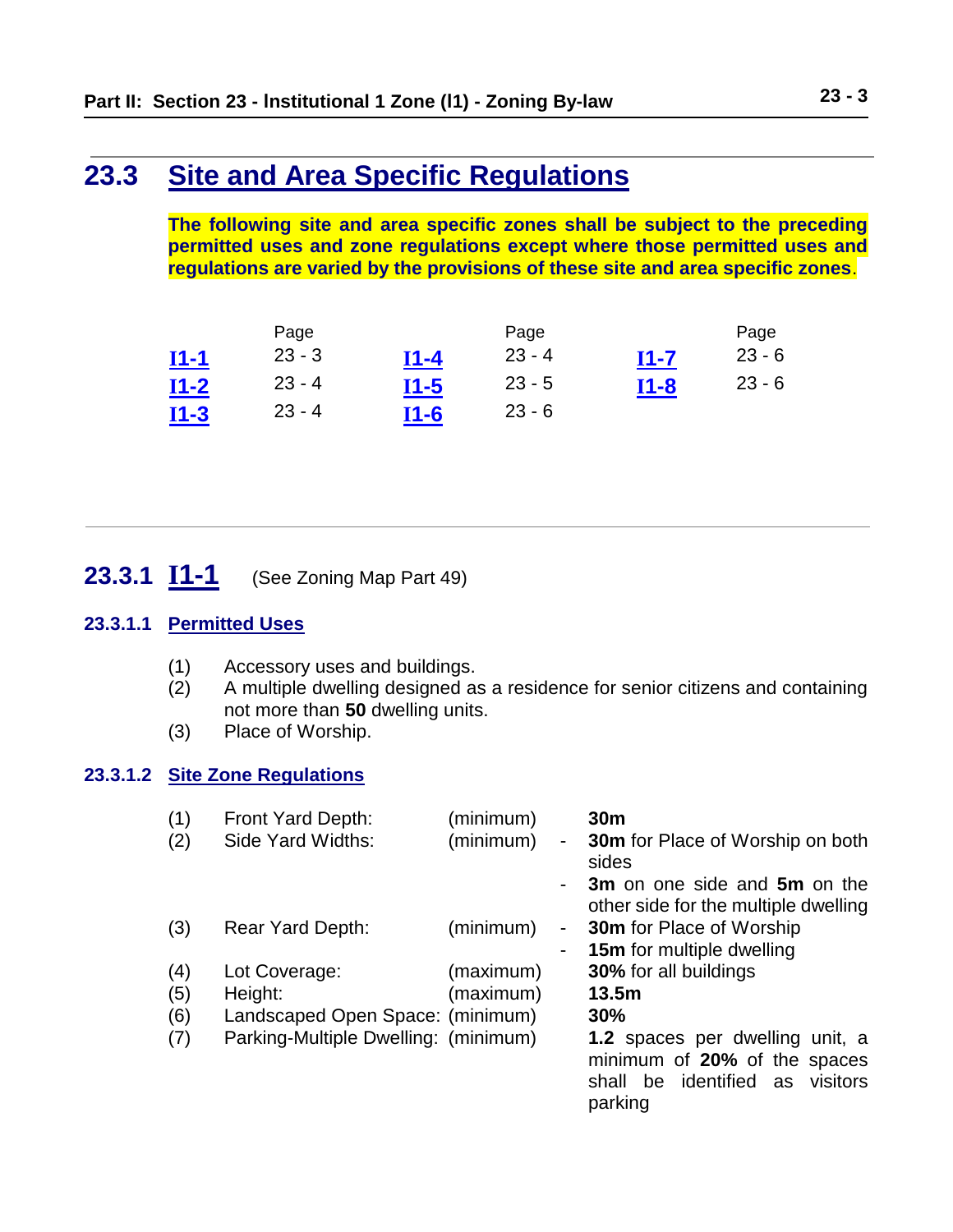## <span id="page-3-1"></span>**23.3.2 I1-2** (See Zoning Map Part 14)

#### **23.3.2.1 Permitted Uses**

- (1) Accessory uses and buildings.
- (2) A diagnostic training and rehabilitation centre for children.
- (3) Day care centres.
- (4) Government offices.
- (5) Medical centres / clinics.
- (6) Minor Institutions.
- (7) Schools.

#### **23.3.2.2 Site Zone Regulations**

(1) The regulations set out in Section 23.2.2 shall apply.

### <span id="page-3-2"></span>**23.3.3 I1-3** (See Zoning Map Part 19)

#### **23.3.3.1 Permitted Uses**

- (1) Accessory uses and buildings.
- (2) A group home (a boys' residential home).

#### **23.3.3.2 Site Zone Regulations**

(1) The regulations set out in Section 5.25 shall apply.

## <span id="page-3-0"></span>**23.3.4 I1-4** (See Zoning Map Part 44)

#### **23.3.4.1 Permitted Uses**

- (1) Accessory uses.
- (2) Medical office/clinic.
- (3) Pharmaceutical dispensary.

#### **23.3.4.2 Site Zone Regulations**

| (1) | Front Yard Depth: | (minimum) | 10m                        |
|-----|-------------------|-----------|----------------------------|
| (2) | Side Yard Widths: |           | (minimum) - 7.2m west side |
|     |                   |           | - 7.4m east side           |

### **(21/2010)**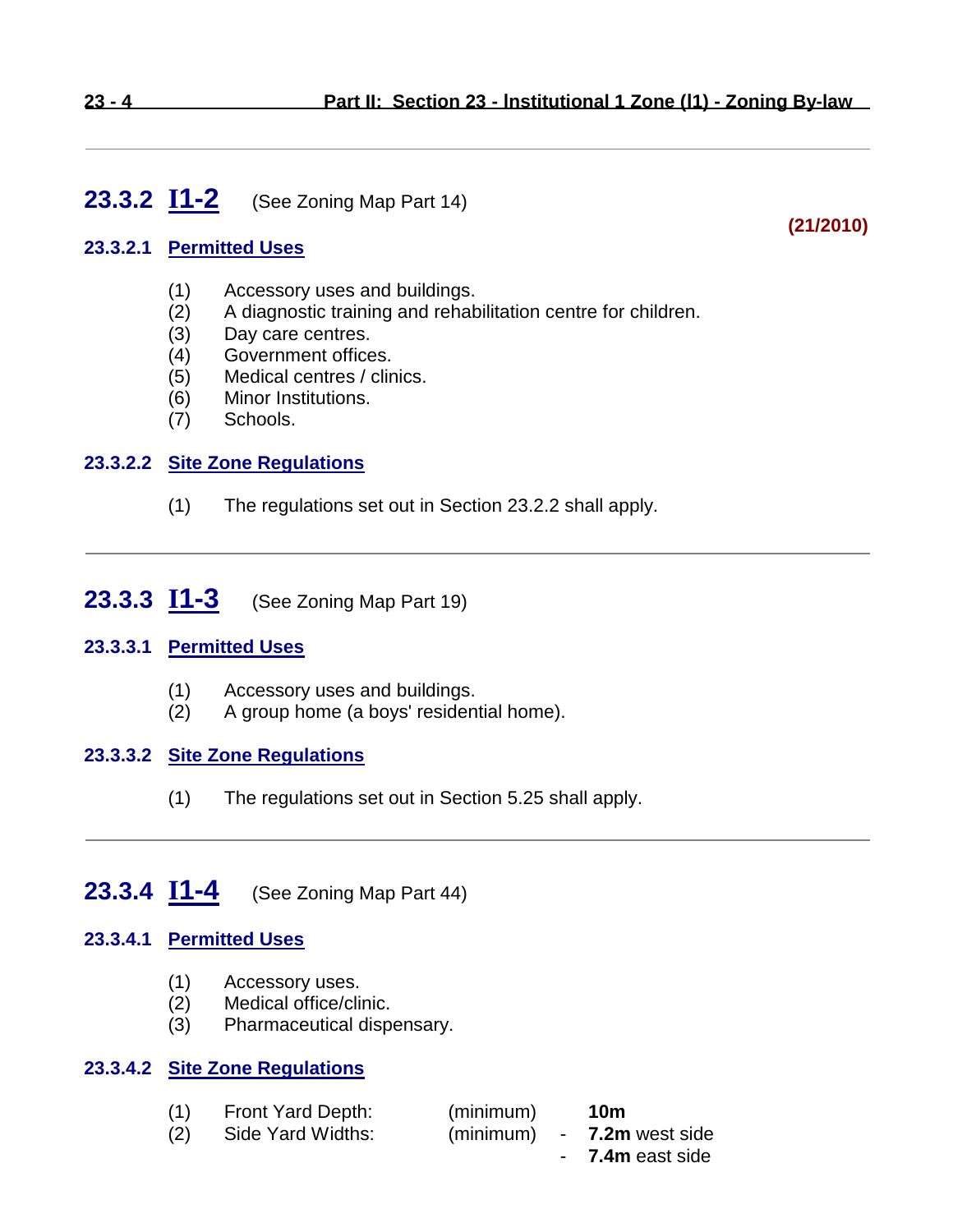- (3) Rear Yard Depth: (minimum) **21m**
- (4) Height: (maximum) **6.7m**
- (5) Landscaped Open Space: (minimum) **40%**
	-
- (6) Floor Area: (maximum) the pharmaceutical dispensary shall be permitted a maximum floor area of **140m<sup>2</sup>**

## <span id="page-4-0"></span>**23.3.5 I1-5** (See Zoning Map Part 44)

#### **23.3.5.1 Permitted Uses**

Those uses set out in Section 23.1.

#### **23.3.5.2 Site Zone Regulations**

| (1)<br>(2)<br>(3) | Lot Coverage:<br>Landscaped Open Space: (minimum)<br><b>Building Setbacks:</b> | (maximum)<br>(minimum)<br>$\overline{\phantom{a}}$ | 60%<br>10%<br>except that a minimum<br>0m.<br>setback of 6m shall be provided<br>from those property lines adjacent<br>to London Road, Russell Street<br>and Norman Street, and 3m from<br>that part of the east property line<br>extending southerly from London<br>Road a distance of 41.9m |
|-------------------|--------------------------------------------------------------------------------|----------------------------------------------------|-----------------------------------------------------------------------------------------------------------------------------------------------------------------------------------------------------------------------------------------------------------------------------------------------|
| (4)               | Parking Location:                                                              |                                                    | permitted within the required<br>setbacks from London<br>Road,<br>Norman Street, Maria Street and<br><b>Russell Street</b>                                                                                                                                                                    |
| (5)               | <b>Special Parking Regulations:</b>                                            |                                                    | notwithstanding<br>Section<br>that<br>3.37(4) of this By-law to the<br>contrary, the parking spaces and<br>aisles required may have the<br>following minimum dimensions:                                                                                                                      |

| <b>Parking Space</b><br>Angle | <b>Parking Space</b><br><b>Width</b> | <b>Parking Space</b><br>Length | <b>Aisle</b><br><b>Width</b> |
|-------------------------------|--------------------------------------|--------------------------------|------------------------------|
| $90^{\circ}$                  | 2.75m                                | 5.5m                           | 6 <sub>m</sub>               |
| $60^\circ$                    | 2.75m                                | 5.5m                           | 5.5m                         |
| $45^{\circ}$                  | 2.75m                                | 6 <sub>m</sub>                 | 4.6m                         |
| $30^\circ$                    | 2.75m                                | 6m                             | 3.7 <sub>m</sub>             |
|                               |                                      |                                |                              |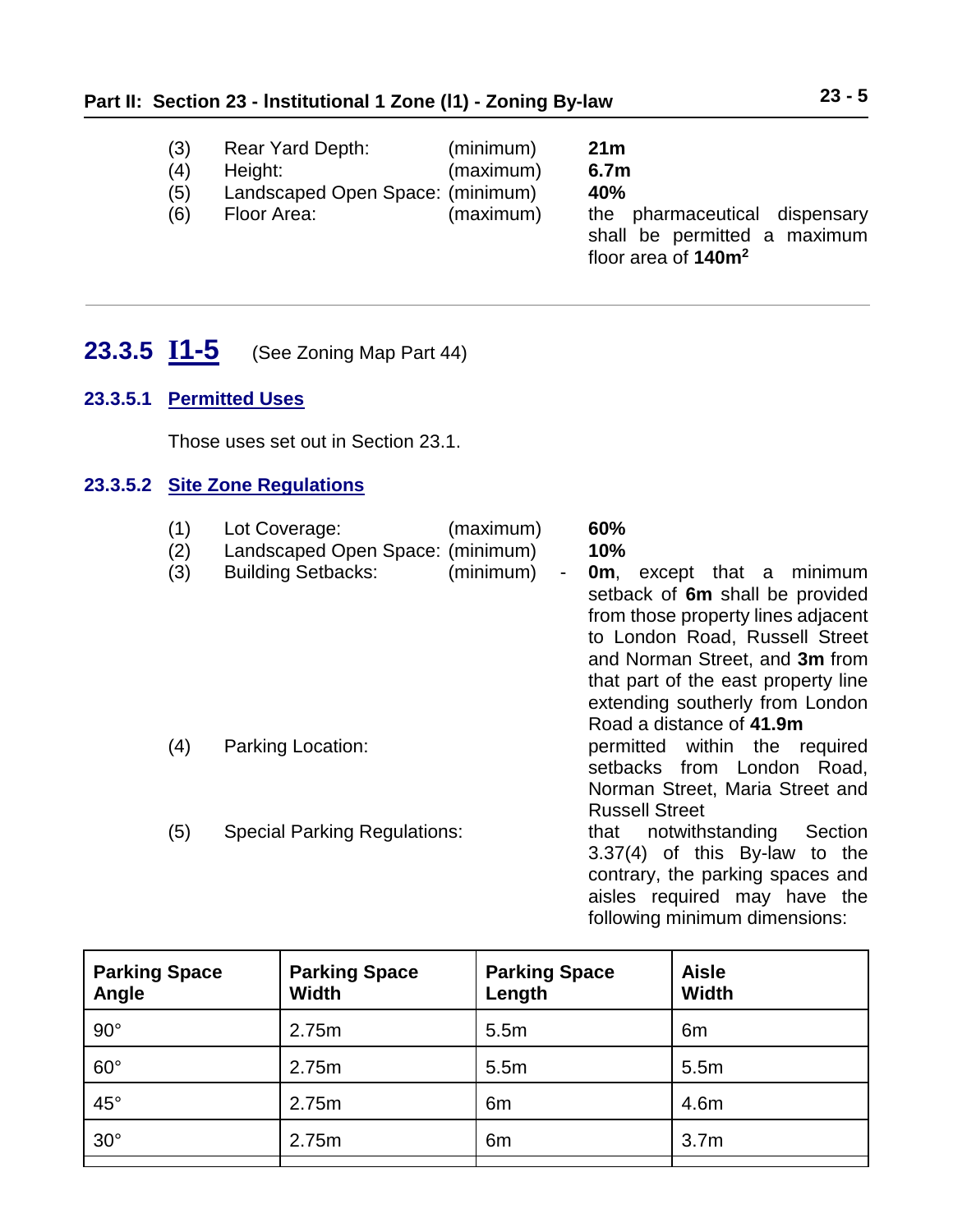**23 - 6 Part II: Section 23 - Institutional 1 Zone (I1) - Zoning By-law**

|  | Parallel | --<br>$\mathsf{L}$ ./5m $\mathsf{L}$ | 6.7m | .<br>3.7 M |
|--|----------|--------------------------------------|------|------------|
|--|----------|--------------------------------------|------|------------|

## <span id="page-5-2"></span>**23.3.6 I1-6** (See Zoning Map Part 14)

#### **23.3.6.1 Permitted Uses**

(1) Residential care facility for the medically fragile.

#### **23.3.6.2 Site Zone Regulations**

| (1)<br>(2) | Lot Area:<br>Setbacks:                      | (minimum)<br>(minimum) | $\blacksquare$ | 4,800m <sup>2</sup><br>north yard<br>east yard<br>south yard<br>west yard | 21 <sub>m</sub><br>15m<br>7.5 <sub>m</sub><br>3m                                                                                     |
|------------|---------------------------------------------|------------------------|----------------|---------------------------------------------------------------------------|--------------------------------------------------------------------------------------------------------------------------------------|
| (3)        | Lot Coverage:                               | (maximum)              |                | 50%                                                                       |                                                                                                                                      |
| (4)<br>(5) | Landscaped Open Space: (minimum)<br>Height: | (maximum)              |                | 35%                                                                       | 1 storey for a main building and                                                                                                     |
| (6)        | <b>Special Regulation:</b>                  | (minimum)              |                |                                                                           | 5m for an accessory building<br>the lands within the north and east<br>yard setbacks shall be maintained<br>as landscaped open space |

## <span id="page-5-0"></span>**23.3.7 I1-7** (See Zoning Map Part 44)

#### **23.3.7.1 Permitted Uses**

- (1) The St. Patrick's Secondary School and Hanna Memorial Public School sites may be used to provide parking for the Lambton Hospitals Group.
- (2) Those uses set out in Section 23.1.

#### **23.3.7.2 Site Zone Regulations**

<span id="page-5-1"></span>

| (1) | Hospital Parking: | permitted in the required setbacks |
|-----|-------------------|------------------------------------|
|     |                   | from Maria and Norman Street       |

## **23.3.8 I1-8** (See Zoning Map Part 44)

#### **23.3.7.1 Permitted Uses**

(1) Those uses permitted in Section 23.1